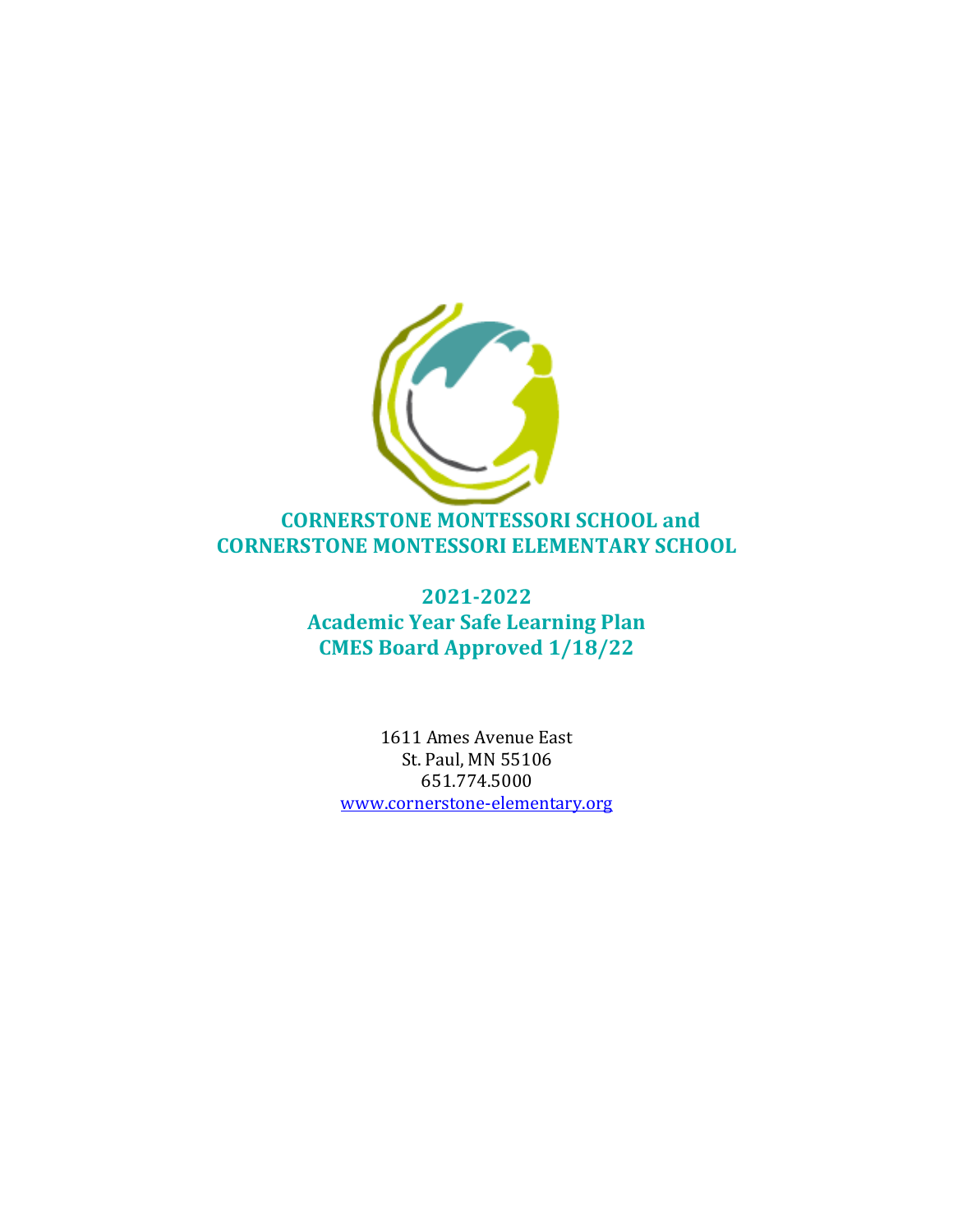# **TABLE OF CONTENTS**

| Introduction                                  | 3  |
|-----------------------------------------------|----|
| <b>Grounding Philosophy</b>                   | 3  |
| <b>Our Missions</b>                           | 3  |
| <b>Communication for Families</b>             | 4  |
| Cornerstone Policies During COVID-19 Pandemic |    |
| Program Hours                                 | 6  |
| Masking                                       | 6  |
| Hand Washing/Sanitizing                       |    |
| Social Distancing                             |    |
| Arrival/Dismissal                             |    |
| <b>Bus Transportation</b>                     | 8  |
| Environments                                  | 8  |
| <b>Food and Nutrition</b>                     | 8  |
| COVID Testing, Quarantine, and Communication  | 9  |
| <b>Disinfection Procedures</b>                | 13 |
| <b>Ventilation Protocol</b>                   | 13 |
| <b>Health Policies</b>                        | 14 |
| Guests/Visitors                               | 15 |
| Social-Emotional Support                      | 16 |
| Parent-School Partnership                     | 16 |
|                                               |    |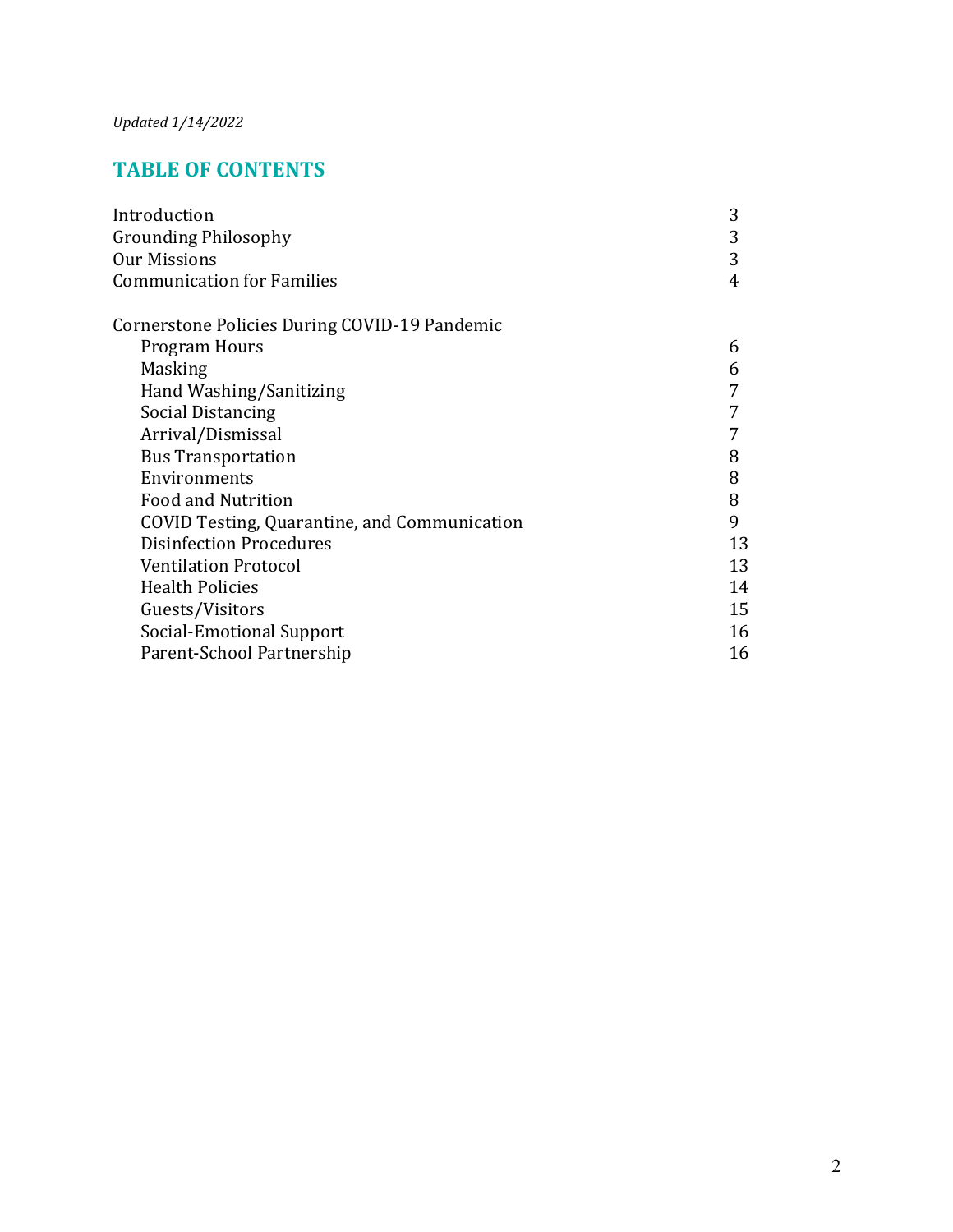### **INTRODUCTION**

The decision to send your child to school amidst a global pandemic is not one that is made lightly. At Cornerstone Montessori School (CMS) and Cornerstone Montessori Elementary School (CMES), we are committed to supporting your family and our community in an environment that is developmentally appropriate and emphasizes health and well-being. Please note, that although much is different in our school and programs this year, our utmost priority is still an emphasis on community, learning, and caring for your children safely. 

The following Safe Learning Plan outlines the changes that have been made to accommodate in-person learning. Should we need to change to a distance-learning model, this plan will be updated accordingly.

We recognize the importance of families being able to acknowledge their own comfort level with risk, and hope to provide information that will assist all in making the best decision for their children and families. We will continue to update this document as needed, or as mandates, policy, and procedure require.

#### **GROUNDING PHILOSOPHY**

Our Montessori philosophy has taught us to follow the principles of Cosmic Education. In our practice we must find a way to teach the whole child and ensure that each individual is offered an experience that not only meets the academic standards given to us by the state of Minnesota, but also inspires growth in the construction of a young human being. It is our task to ensure that each child is given lessons in all subject areas and to share the interconnectedness of our lessons. We must ensure that we are presenting the Great Lessons and offering follow-on ideas that are appropriate to the child's current environment and giving lessons from our albums as much as possible. The whole child has always been our focus and will remain the center of our work.

#### **OUR MISSIONS**

#### **Cornerstone Montessori School**

Cornerstone Montessori School (CMS) creates a broad community of multicultural and economically diverse families who share the mission to nurture the child's natural desire to learn and grow through quality Montessori environments, leading to a harmonious and peaceful world. CMS is a program of the Montessori Center of Minnesota (MCM). MCM's mission is to transform lives and society by broadening access to the power of Dr. Maria Montessori's proven method of education.

#### **Cornerstone Montessori Elementary School**

Cornerstone Montessori Elementary School (CMES) supports children from culturally and economically diverse backgrounds living in or near St. Paul's East Side through a rigorous and high-impact Montessori program that empowers them to make positive decisions, develop self-discipline, and create a true sense of responsibility for themselves and others in their community.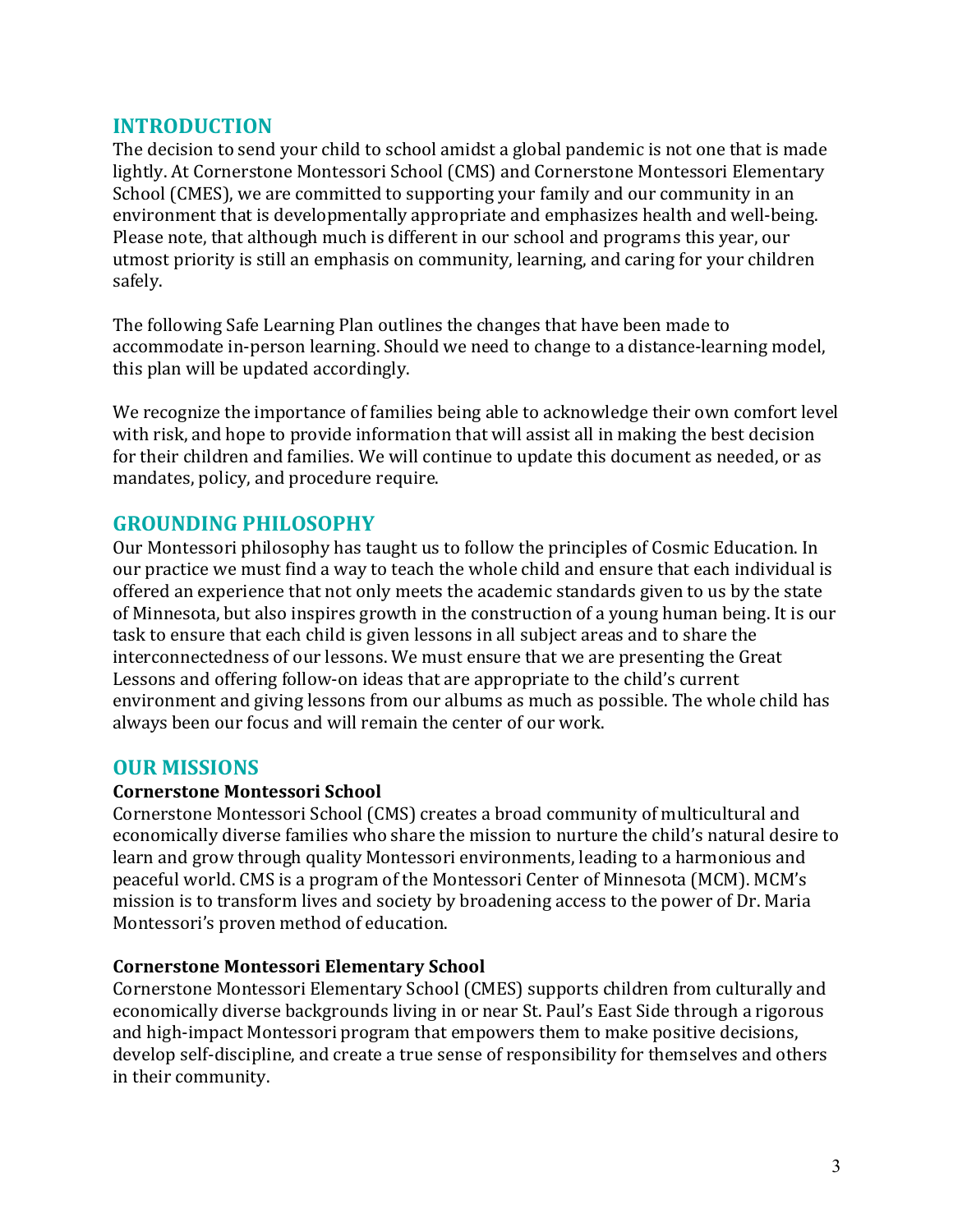### **COMMUNICATION FOR FAMILIES**

A CMS/CMES administrator will be on-site during the hours of 7:30 a.m. - 5:30 p.m. to respond to immediate needs by phone, emails, or a socially distant in-person meeting.

Guides and support staff will primarily communicate through email.

Meetings with Guides or administration will take place primarily over Zoom, should they be requested by either party.

Information on how families are informed of potential/confirmed COVID-19 exposure and subsequent measures can be found in the section titled *COVID Testing, Quarantine, and Communication.*

#### **Administration**

Note: All CMS/CMES Administration can be reached at 651.774.5000

| <b>Alyssa Schwartz</b><br><b>Head of School</b>                              | alyssaschwartz@cornerstone-elementary.org |  |
|------------------------------------------------------------------------------|-------------------------------------------|--|
| <b>Chris Bewell</b><br>Director of CMES Business<br><i><b>Operations</b></i> | chrisbewell@cornerstone-elementary.org    |  |
| <b>Catherine Kennedy</b><br>Early Childhood Program Manager                  | catherine@mtcm.org                        |  |
| <b>Lindsay Ruble</b><br>Elementary Program Manager                           | lindsayruble@cornerstone-elementary.org   |  |
| <b>Daylin Galdamez</b><br>Administrative Assistant                           | reception@mtcm.org                        |  |

#### **Toddler Community** (ages 16 months - 3 years)

| <b>Lourdes Harris</b><br>Lead Guide A.M. | lourdes@mtcm.org |
|------------------------------------------|------------------|
| Laurie Pittman<br>Lead Guide P.M.        | laurie@mtcm.org  |

#### **Children's House 1 and 2** (ages 3 years - Kindergarten)

| <b>Anna Davis</b><br>CH1 Lead Guide | annadavis@cornerstone-elementary.org |
|-------------------------------------|--------------------------------------|
| <b>Molly McDermott</b>              | mollym@mtcm.org                      |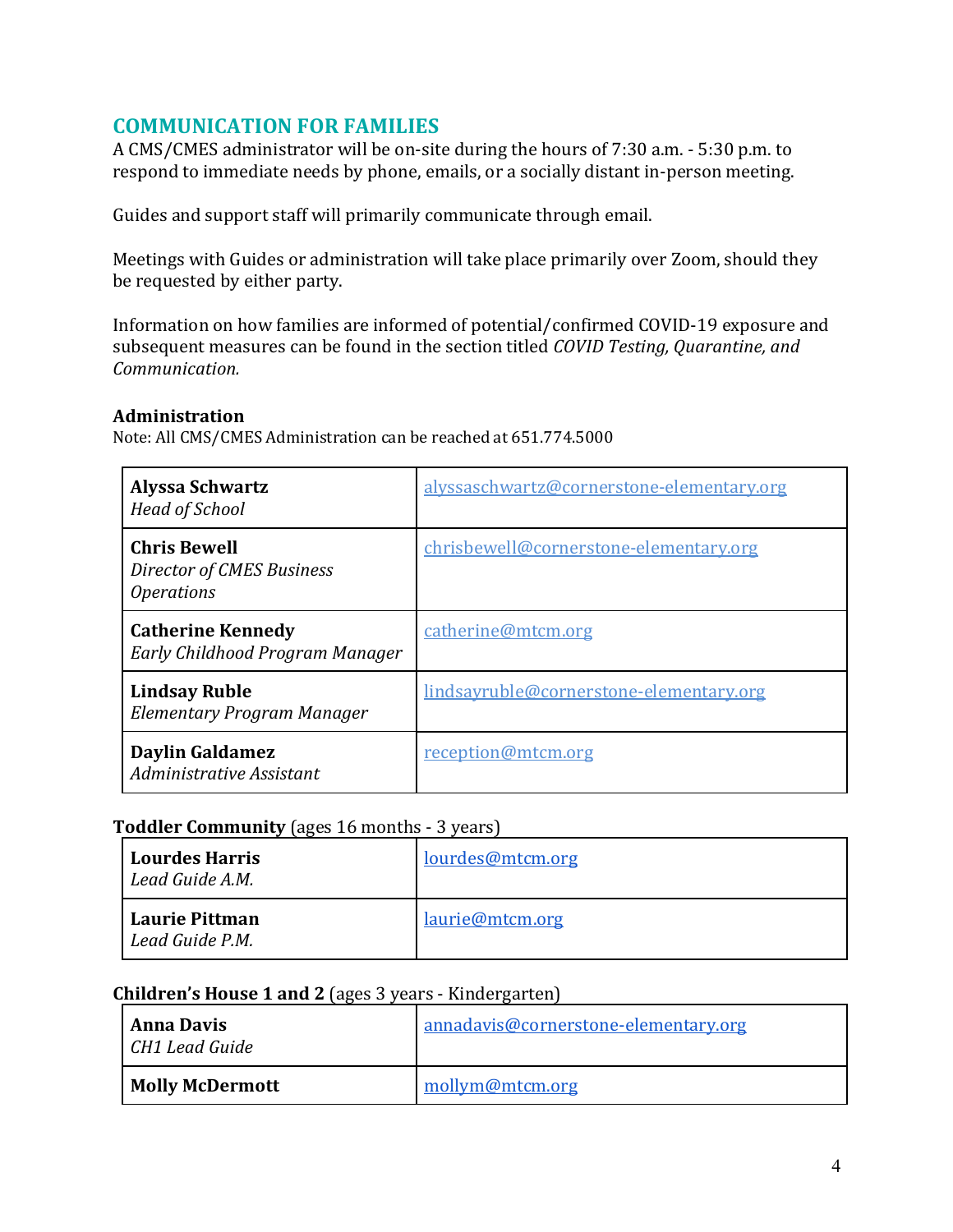| $\sim$<br>$\sqrt{110}$<br>. .<br>CH2 Lead<br>ה היו ל<br>Guide |  |
|---------------------------------------------------------------|--|
|---------------------------------------------------------------|--|

### **Lower Elementary** (grades 1 - 3)

| Sara Wade<br>Lead Guide - Garden Environment             | sarawade@cornerstone-elementary.org        |
|----------------------------------------------------------|--------------------------------------------|
| <b>Hayley Bahnemann</b><br>Lead Guide - Pond Environment | hayleybahnemann@cornerstone-elementary.org |

# **Upper Elementary** (grades 4 - 6)

| Jess Goff<br>Lead Guide - Marsh Environment     | jessgoff@cornerstone-elementary.org    |
|-------------------------------------------------|----------------------------------------|
| Mara Johnson<br>Lead Guide - Forest Environment | marajohnson@cornerstone-elementary.org |

#### **Learning Specialists**

| <b>Cynthia Crooks</b><br><b>ELL Teacher</b>              | cynthiacrooks@cornerstone-elementary.org |  |
|----------------------------------------------------------|------------------------------------------|--|
| <b>Emma Cornwell</b><br><b>Math Specialist</b>           | emmacornwell@cornerstone-elementary.org  |  |
| <b>Megan Riemer</b><br>Literacy Specialist               | meganriemer@cornerstone-elementary.org   |  |
| <b>Suzi Splinter</b><br><b>Special Education Teacher</b> | suzisplinter@cornerstone-elementary.org  |  |
| <b>Nora Springer</b><br><b>Community Social Worker</b>   | nora@mtcm.org                            |  |
| <b>Jennifer Miller</b><br><b>Community Social Worker</b> | jennmiller@cornerstone-elementary.org    |  |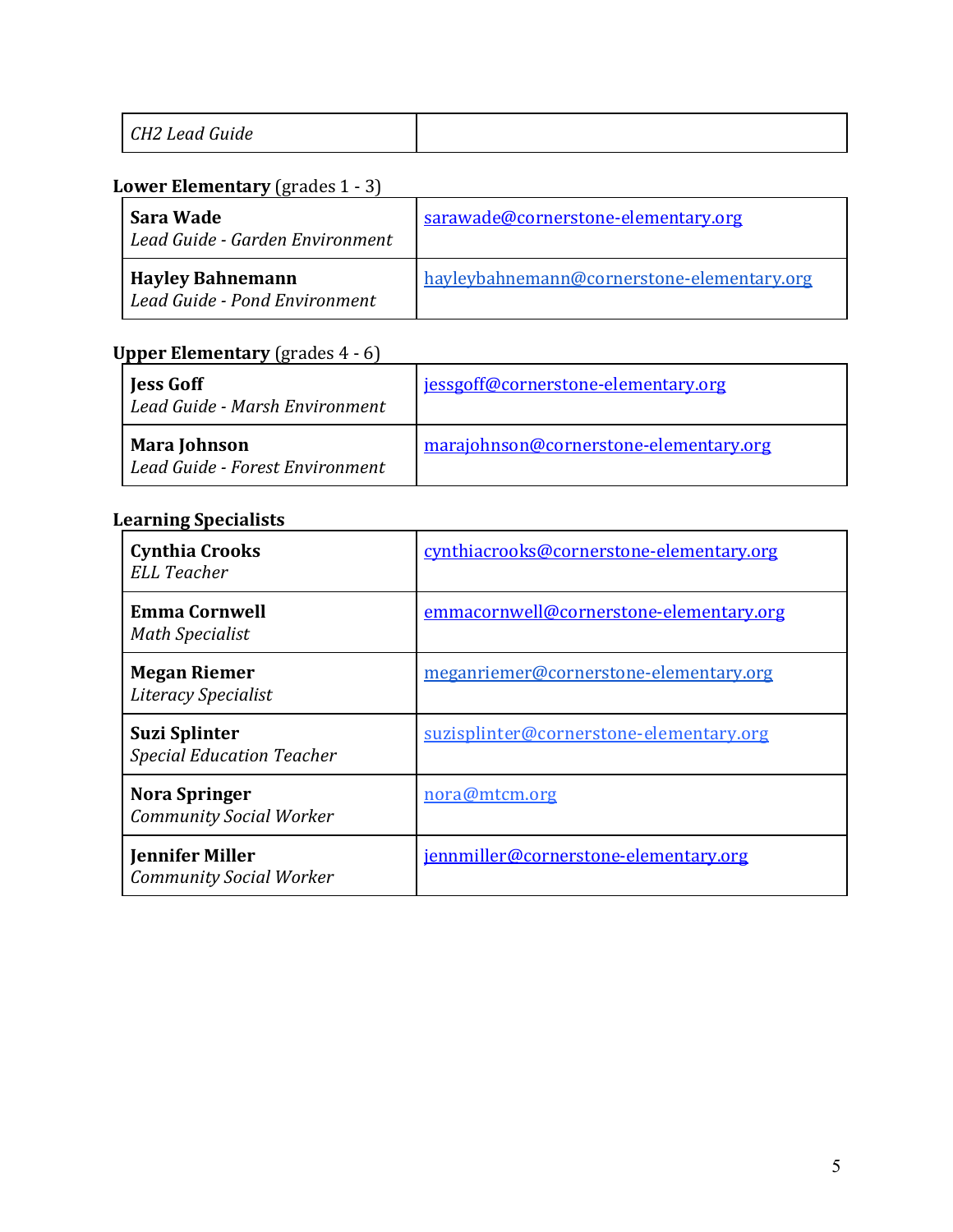### **CORNERSTONE POLICIES DURING COVID-19 PANDEMIC**

### **PROGRAM HOURS**

#### Toddler Community, Children's House 1, and Children's House 2:

**Hours**

Half Day  $8:30$  a.m.  $-12:30$  p.m. Full Day  $8:30$  a.m.  $-4:00$  p.m. Before  $Care* 7:30 - 8:30$  a.m. After Care\*  $4:00 - 5:30$  p.m.

\*Please notify administration if you intend to use Before or After Care.

#### **Garden, Pond, Marsh, and Forest:**

#### **Hours**

9:00 a.m.  $-4:00$  p.m. Before Care  $7:30. - 8:45$  a.m. (attendance by sign up only)

### **MASKING**

Staff, children, and visitors to the 1611 Ames Avenue facility are required to wear medical masks or nonmedical cloth masks inside at all times, unless the child is in the Toddler Community. Cornerstone will have extra masks available if needed. Children will be taught proper mask usage and parents are encouraged to model good mask etiquette with their children. If a child cannot or will not wear a properly-fitted mask, they may be sent home.

- A mask must cover the nose and mouth completely and fit snugly against your face without gaps.
- The mask should not be overly tight or restrictive and should feel comfortable to wear.
- Well fitted non-medical grade masks provide some protection.
- Well fitted medical grade masks provide the most protection.

Note: Medical grade masks and non-medical grade masks that are **not** well fitted will not provide sufficient protection. It is strongly recommended that all individuals wear N95 or KN95 masks, doubled cloth masks, or a cloth mask and surgical mask. The CDC's guide to masks can be found here.

All adults and children will wear masks unless facial expressions are necessary (as with some language presentations) or a medical reason documented by a doctor, in which case face shields may be used. A child may not wear a mask if there is an underlying health condition and the school has received notification of the condition from a doctor. Face shields are not a replacement for masks and will be used sparingly, unless a mask is also worn.

In addition, staff and children are asked to cover their mouth and nose with their sleeve or a tissue when coughing or sneezing and to avoid touching their face, particularly their mouth, nose and eyes, with their hands. Staff, children, and visitors are expected to dispose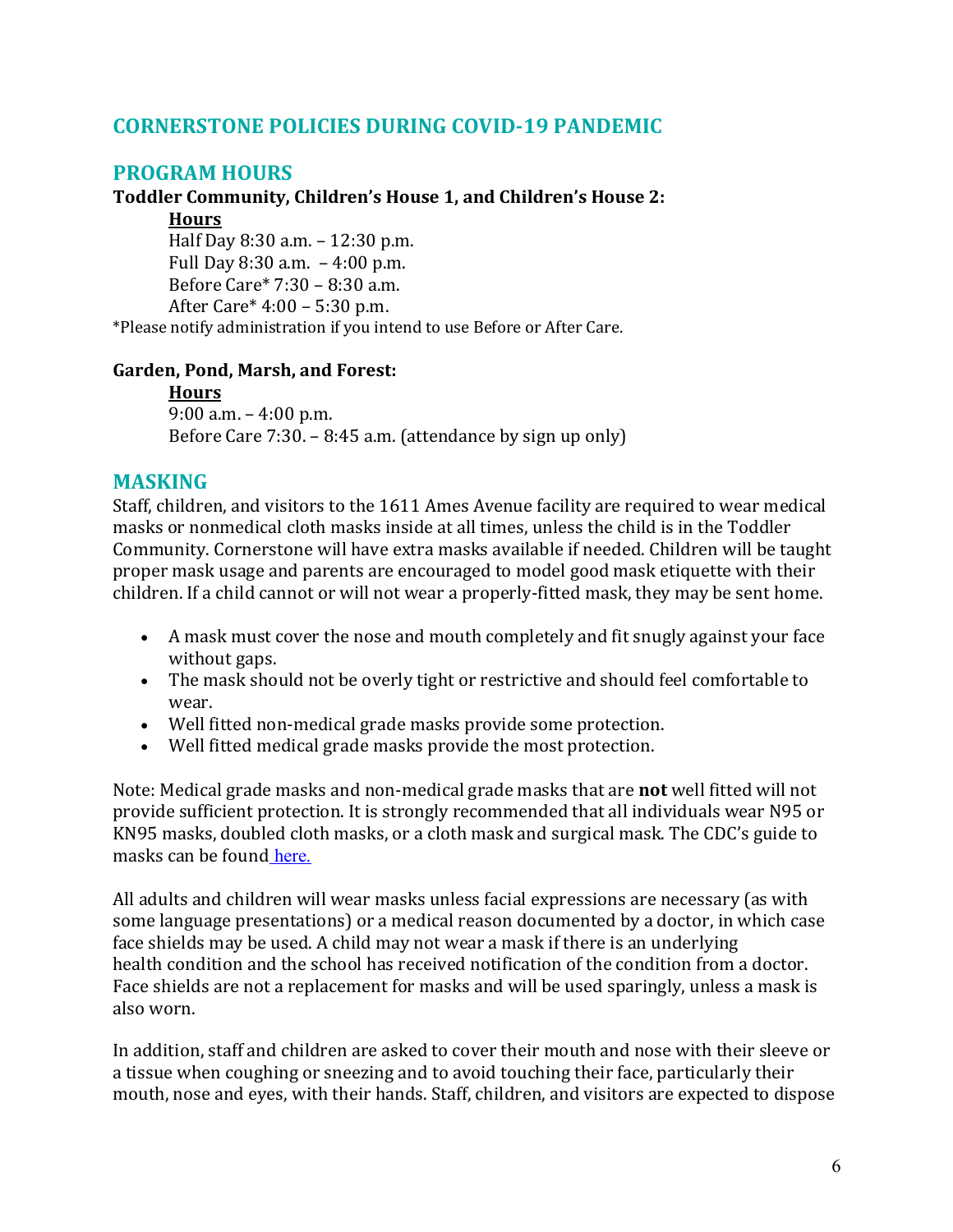of tissues in provided trash receptacles and wash or sanitize their hands immediately afterward. Respiratory etiquette will be demonstrated on posters and supported by making tissues and trash receptacles available to all.

# **HAND WASHING/SANITIZING**

Anyone entering the 1611 Ames Avenue facility is required to wash or sanitize their hands prior to or immediately upon entering the facility. Hand sanitizer dispensers have been installed in each of the environments, bathrooms, workrooms, entrances, and exits.

Basic infection prevention measures are being implemented in workplaces and teaching environments at all times. Staff, children, and visitors are instructed to wash their hands with soap and water frequently throughout the day, but especially at the beginning and end of their shift/day, before and after any mealtimes, and after using the restroom. Proper handwashing procedures, including the application of soap and washing of wrists and individual fingers with hot water, are posted in bathrooms and near all hand washing sinks.

# **SOCIAL DISTANCING**

Per CDC guidance, Cornerstone has established policies and implemented strategies to maintain social and/or physical distancing among children who are not fully vaccinated, indoors and outdoors, of:

- At least 3 feet between all children within a classroom environment.
- $\bullet$  At least 6 feet between all children and staff outside of their classroom.
- $\bullet$  At least 6 feet while eating and drinking, including among people within the same classroom.
- At least 6 feet between children and staff, as is possible.
- At least 6 feet between staff.

Cohorting is no longer required of classroom environments.

# **ARRIVAL/DISMISSAL**

To promote social distancing, only children may enter the 1611 Ames Facility during any time of arrival or dismissal. If a parent/guardian/caregiver needs to see their child during the day, they should call the front desk at 651.774.5000 and the child will be brought out. Staff and families will maintain recommended distance during arrival and dismissal.

Parents/guardians/caregivers who have not enrolled their child(ren) in before-care are encouraged to drop off their children at 8:45 a.m. Please pull your vehicle up to the front curb, where children can safely exit the car. An administrator will greet each child and guide them to their classroom where they will be asked to wash their hands and prepare for the day. If a late arrival is necessary, please notify the administration and call upon arrival.

Parents/guardians/caregivers may pick up their children at  $4:00$  p.m. If you need to pick up your child at another time during the day, please speak with school administration to coordinate the appropriate timing. Please use the car line as detailed in the *Parent Policies*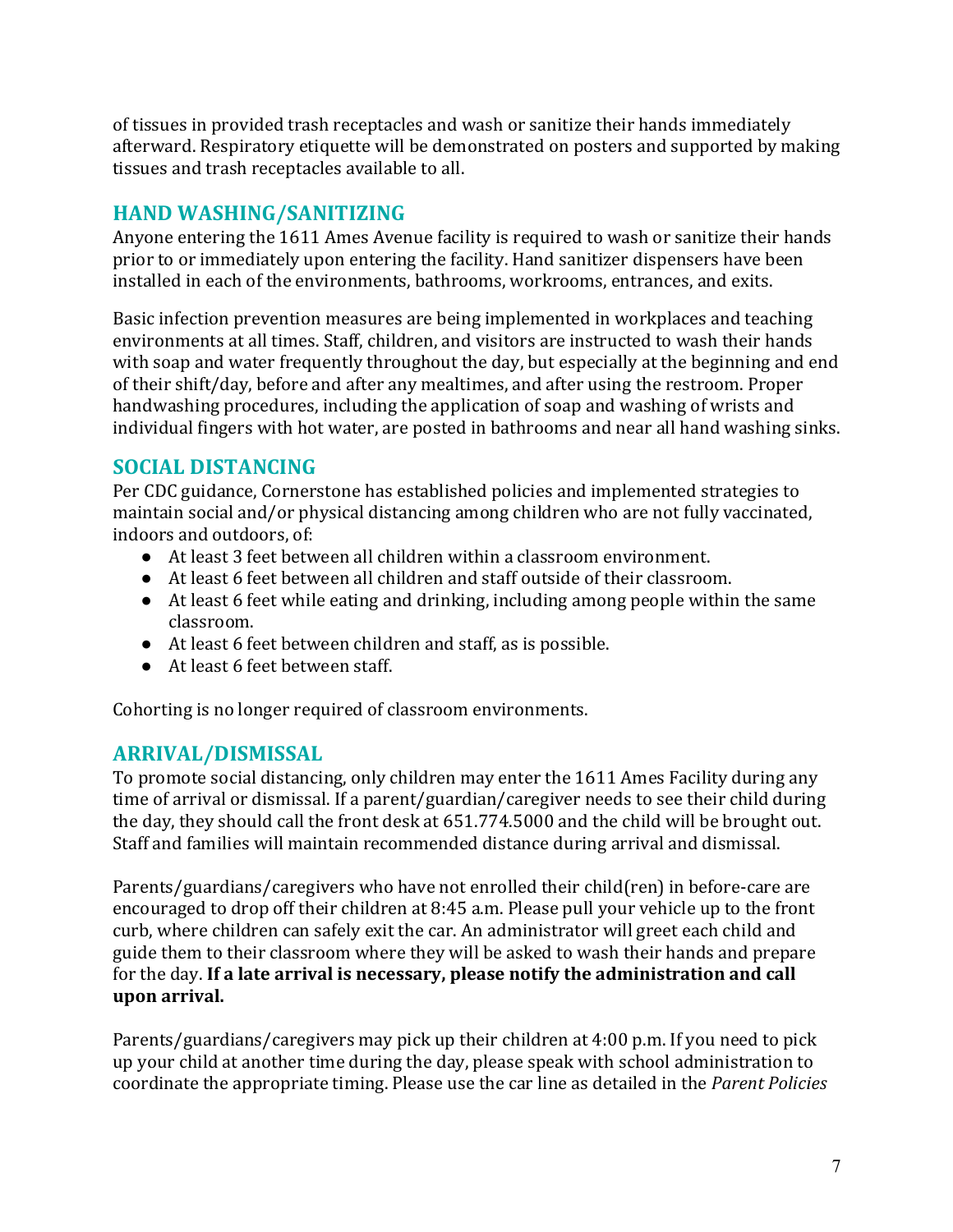*Handbook*. Parents/guardians/caregivers will wait in or next to their vehicle and their child will be brought out to them.

Should you arrive at the school any time before or during arrival/drop-off and administration is not present, please ring the bell and someone will be with you momentarily. It is preferable that adults wear a mask at the door and maintain three feet of social distance.

### **BUS TRANSPORTATION**

Bus transportation will be provided for K-6<sup>th</sup> grade children living in St. Paul upon request. Parents/guardians/caretakers and children must read the Cornerstone Bus Policy, found on pages 8-9 of the *Parent Policies Handbook*. COVID-19 policy and procedure set forth by Cornerstone applies to all busing. Children must wear masks, will have assigned seats **based on the order in which they are picked up/dropped off, and must remain in** those seats for the duration of the bus ride.

Parents/guardians/caregivers are expected to monitor their child's health prior to allowing them to board the bus. Children will not be permitted to ride the bus home if they are found to have a fever or other COVID-19 symptoms while at school.

### **ENVIRONMENTS**

Children may enter the Elementary environments at  $8:45$  a.m. and the Early Childhood environments at 8:30 a.m. With limited space in the environment, children may be pulled out of class to meet with their Special Education Teachers and Specialists. Cornerstone's COVID-19 cleaning policies and procedures extend to all areas outside of the environments for this reason.

Children are masked and socially distanced during indoor learning but may be unmasked during recess or outdoor work. Lead Guides may assign seats, lockers, and/or cubby space to encourage social distancing.

When weather permits, all environments will eat their lunch outside. Lunch times during inclement weather are arranged such that half of the class eats in the classroom and the other half utilizes communal space in the school building.

### **FOOD AND NUTRITION**

Provided they are in attendance, all children will be offered breakfast, lunch, and a snack during their school day.

The USDA Food and Nutrition Service released waivers to provide school meals to all Cornerstone Montessori Elementary School students at no charge for the 2021-22 school year. School meals will be ordered on a monthly basis. To order meals for your children please contact Chris Bewell, chrisbewell@cornerstone-elementary.org, with your request.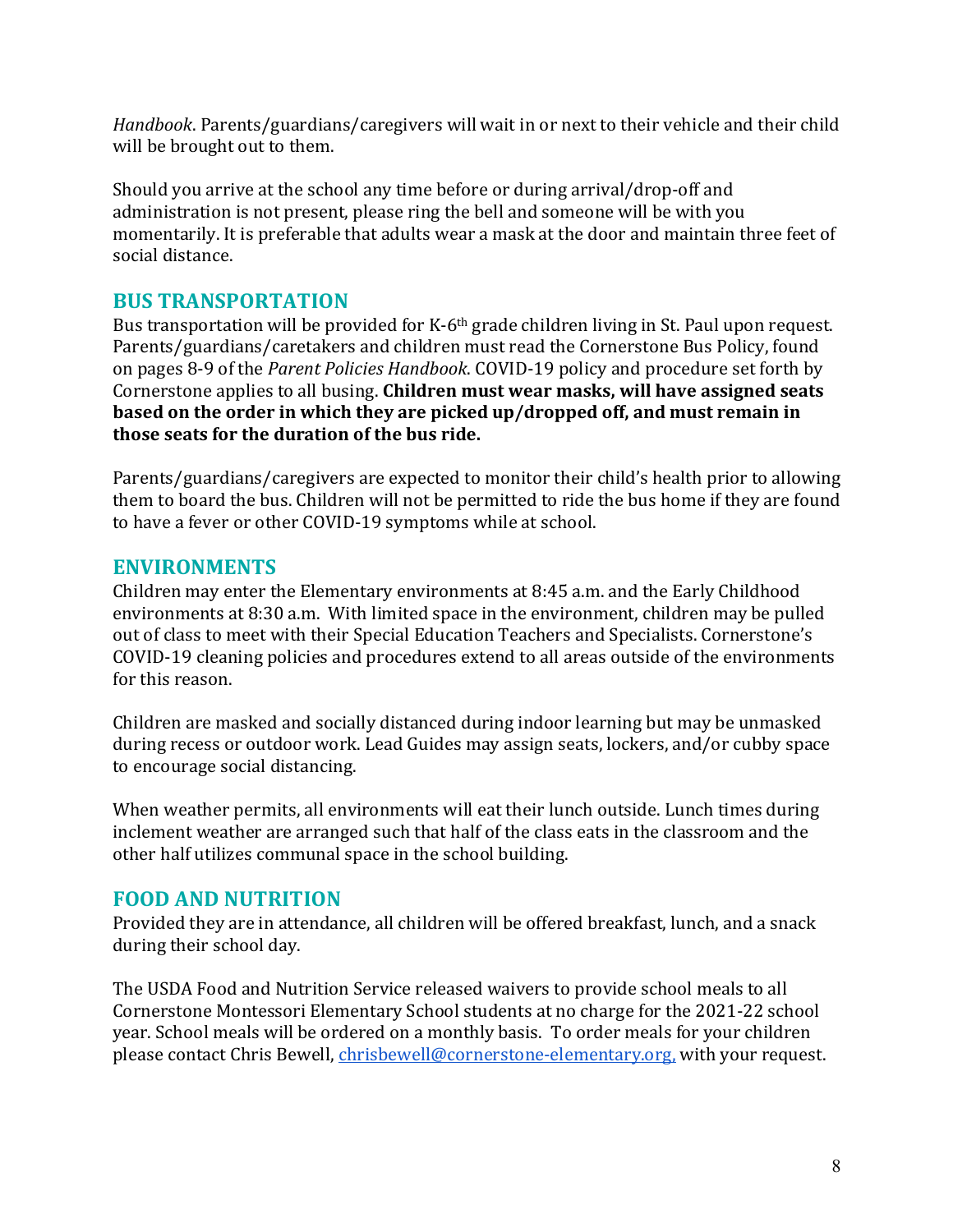#### **Children's House and Toddler Communities**

**Breakfast** - Breakfast will be offered to children as they arrive and conclude by 9:15 a.m. An adult will serve items, most of which will be single serving items.

**Lunch** - Meals will continue to be provided through Cornerstone's catering service. Families that would like to provide a lunchbox are invited to do so. Children bringing lunch will store their meals in their lockers.

**Snack** - Snacks in single serving portions will be distributed to children by an adult.

#### Lower and Upper Elementary Communities

**Breakfast** - Breakfast is available for CMES children upon arrival (between 8:45-9:15 am). It will be served in the outside areas between Garden and Pond classrooms whenever possible or in the multi-purpose room when weather requires.

**Lunch** - Meals will continue to be provided through Cornerstone's catering service. Families that would like to provide a lunchbox are invited to do so. Children bringing lunch will store their meals in their lockers.

**Snack** - Snacks in single serving portions will be distributed to children by an adult.

Children will eat at individual tables, when possible, and placed at least six feet apart in all situations. Cornerstone is committed to utilizing the full potential of the 1611 Ames Avenue facility to spread out. Meals will be safe and socially distant, outdoors when able and indoors when inclement weather requires.

Meals will be individually plated, in reusable containers, prior to service. Snacks will be available in individual (and where able, individually packaged) options. All non-disposable meal utensils and dishes will be sanitized in Cornerstone's ECOLAB machines, with procedures and chemicals that have been tested and verified by ECOLAB and the MN Department of Health. Staff will support eating, conversation, and cleanliness during all meals or snack.

Should there be a need to transition to a distance learning model, Cornerstone schools will make every attempt to provide meals for our families which will require advanced ordering and prompt pickup.

#### **COVID TESTING, QUARANTINE, AND COMMUNICATION**

CMS and CMES staff are required to be vaccinated. CMES staff may choose to submit proof of a negative COVID test weekly, in lieu of vaccination.

The Minnesota Department of Health (MDH) recommends that all children be tested for COVID-19 every two weeks. Staff, including those who are vaccinated, are encouraged to be tested for COVID-19 every two weeks. Testing resources are available via the MDH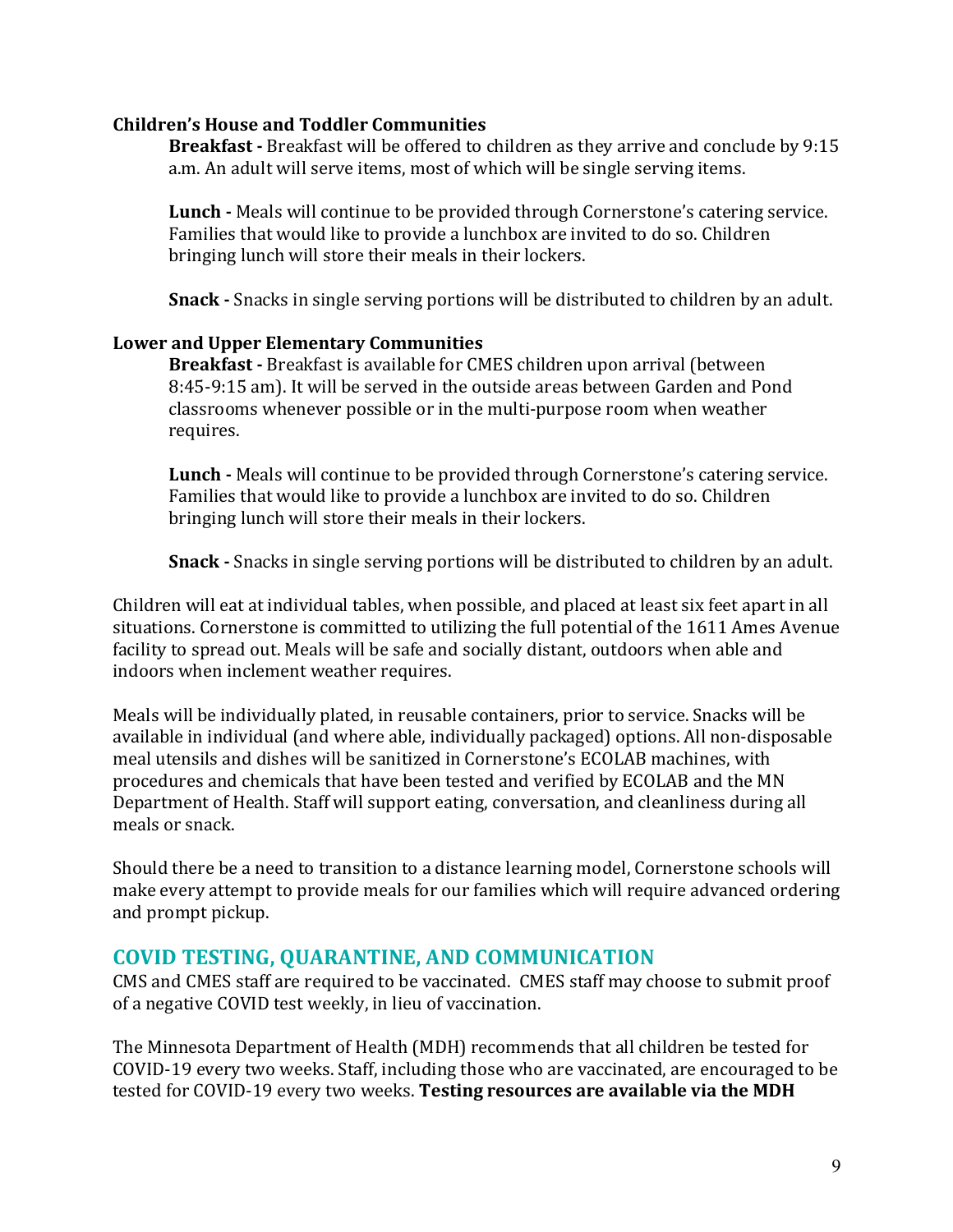#### COVID-19 testing link at https://mn.gov/COVID19/get-tested/index.jsp and can be acquired from Cornerstone by request.

Cornerstone's Safe Learning Plan follows the guidelines developed by the State of Minnesota, which is based upon Centers for Disease Control and Prevention (CDC) and MDH guidelines for COVID-19, Minnesota Occupational Safety and Health Administration (MNOSHA) statutes, rules and standards, and Minnesota's relevant and current executive orders. 

All members of the Cornerstone community are expected to follow state guidelines for COVID-19, and are asked to consider how the entire community could be affected if they choose to travel, participate in large social gatherings, or otherwise increase exposure to COVID-19. Cornerstone asks that everyone consider isolating after high-exposure activities.

Staff, families, and children are expected to monitor for symptoms of COVID-19 and **follow the decision tree published by the Minnesota Department of Health.** Families and staff will be notified when/if the MDH decision tree is updated. In the event of a COVID exposure or positive test:

- Families must notify the school within 24 hours of a COVID positive test result. Upon confirmation of a positive COVID-19 test or direct exposure, the school will call parents/guardians/caretakers immediately to begin contact tracing and case investigation. Expectations for quarantine, testing, or other requirements will be communicated at that time.
- Through contact tracing and case investigation, **individuals who are considered close contacts will be notified immediately.**
- Families will be notified when a case is identified within their child's environment. Weekly counts of COVID-19 positive cases and quarantined individuals will be linked to in the Stepping Stones newsletter.

When a child is required to stay home for more than one week, due to exposure or a positive test, Cornerstone will provide at-home learning experiences according to the following three scenarios. Children who attend scheduled zoom meetings or complete work packets will be marked as present; children who do not complete work but have notified the school of a necessary quarantine will be marked as excused. Guides will prepare work to be picked up the day following notification to the school of an absence.

#### **10-14 Day Quarantine Learning Plan (when child is deemed well enough to learn: asymptomatic to mild symptoms)**

- Lead Guides will provide specially prepared take-home learning packets developed to meet each child's learning needs.
- Administration will support by providing technology and equipment to children who need it for online learning.
- Lead Guides may utilize Schoology, Seesaw, or a similar online learning platform as a way to provide at-home learning opportunities.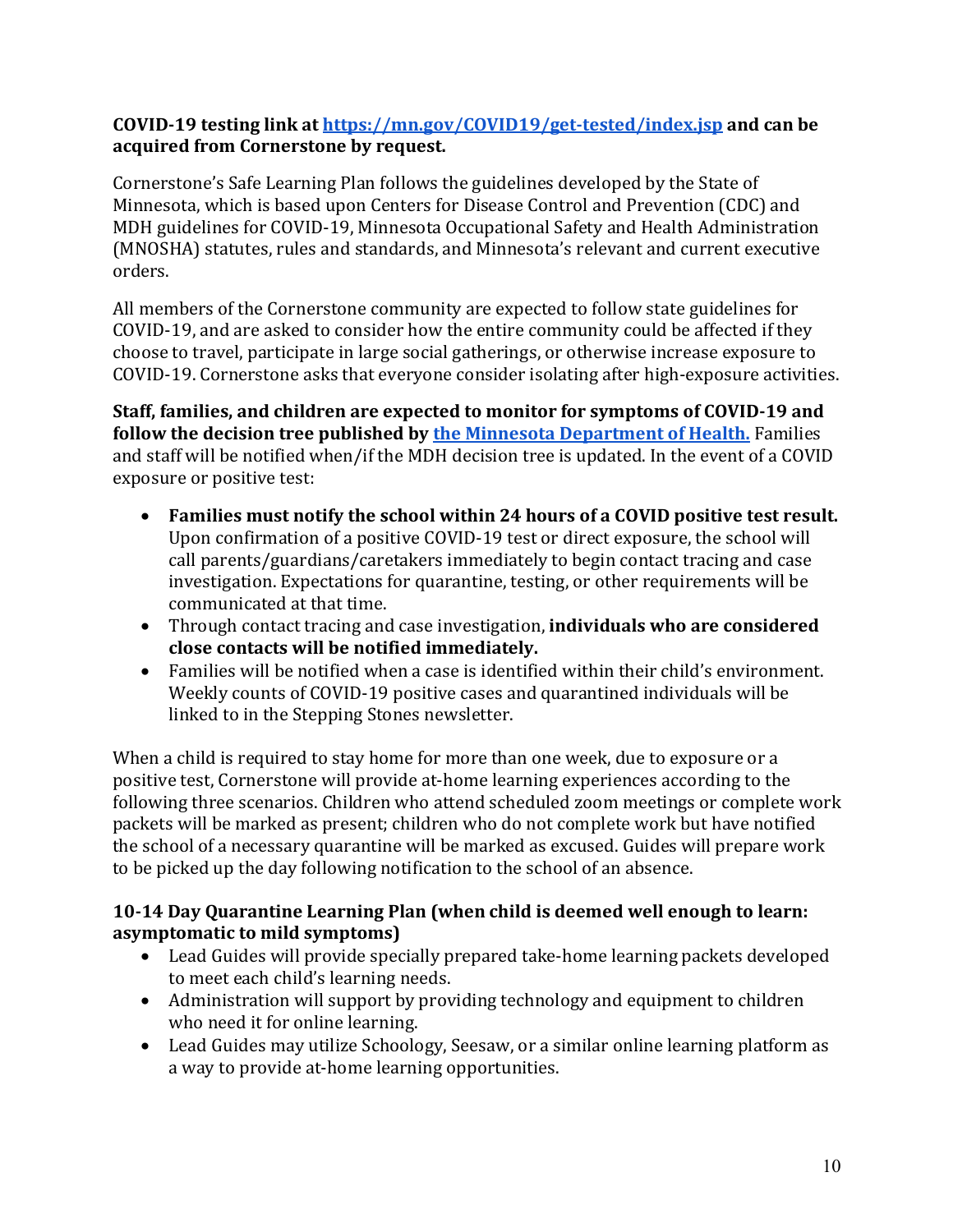- Special Education and ELL teachers will organize zoom meetings to provide ongoing instruction to children receiving those services.
- Specialists may organize zoom meetings to provide on-going services to qualifying children.
- Upon the child's return to school, we will evaluate the child's progress and, if necessary, will provide the child with a contingency learning plan (at their teachers' discretion) to help with recovery of lost time. Lead Guides will be in communication with the child and family about purposeful work being sent home so that continued learning may still occur and lesson plans may be created.

#### **10-14 Day Quarantine Learning Plan (when child deemed not well enough to learn: severe symptoms or requiring hospitalization)**

- $\bullet$  Absence is considered excused and will be treated as a sick leave.
- The child will not be required to complete quarantine learning packets.
- Upon the child's return, Lead Guides will provide the child with a contingency learning plan (at their teachers' discretion) to help with the recovery of lost time in school.

### Full Transition to Distance Learning (if an entire classroom is quarantined for more **than one week)**

- Lead Guides will provide specially prepared take-home learning packets developed to meet each child's learning needs.
- Administration will support by providing technology equipment to children who need it for online learning.
- Lead Guides will utilize Schoology, Seesaw, or a similar online learning platform as a way to provide at-home learning opportunities. In addition, Lead Guides will prepare online presentations and schedule regular zoom meetings to provide instruction and communication with families.
- Special Education Teachers will organize zoom meetings to provide on-going services to children with an IEP
- Specialists and ELL Teachers will organize zoom meetings to provide on-going services to children.

# **Quarantine and Testing Guidelines**

Recommendations from the CDC and MDH change frequently; this Safe Learning Plan may not be updated with each change. Families and staff will be notified by email and website when there are changes and the Safe Learning Plan will be updated as is appropriate.

As of January 12, 2022, the following quarantine/testing requirements are in place:

• When exposed to a COVID-positive individual, a 14-day quarantine is recommended for all unvaccinated contacts. Cornerstone reserves the right to require a full **quarantine if the situation warrants (such as when multiple household** members are positive).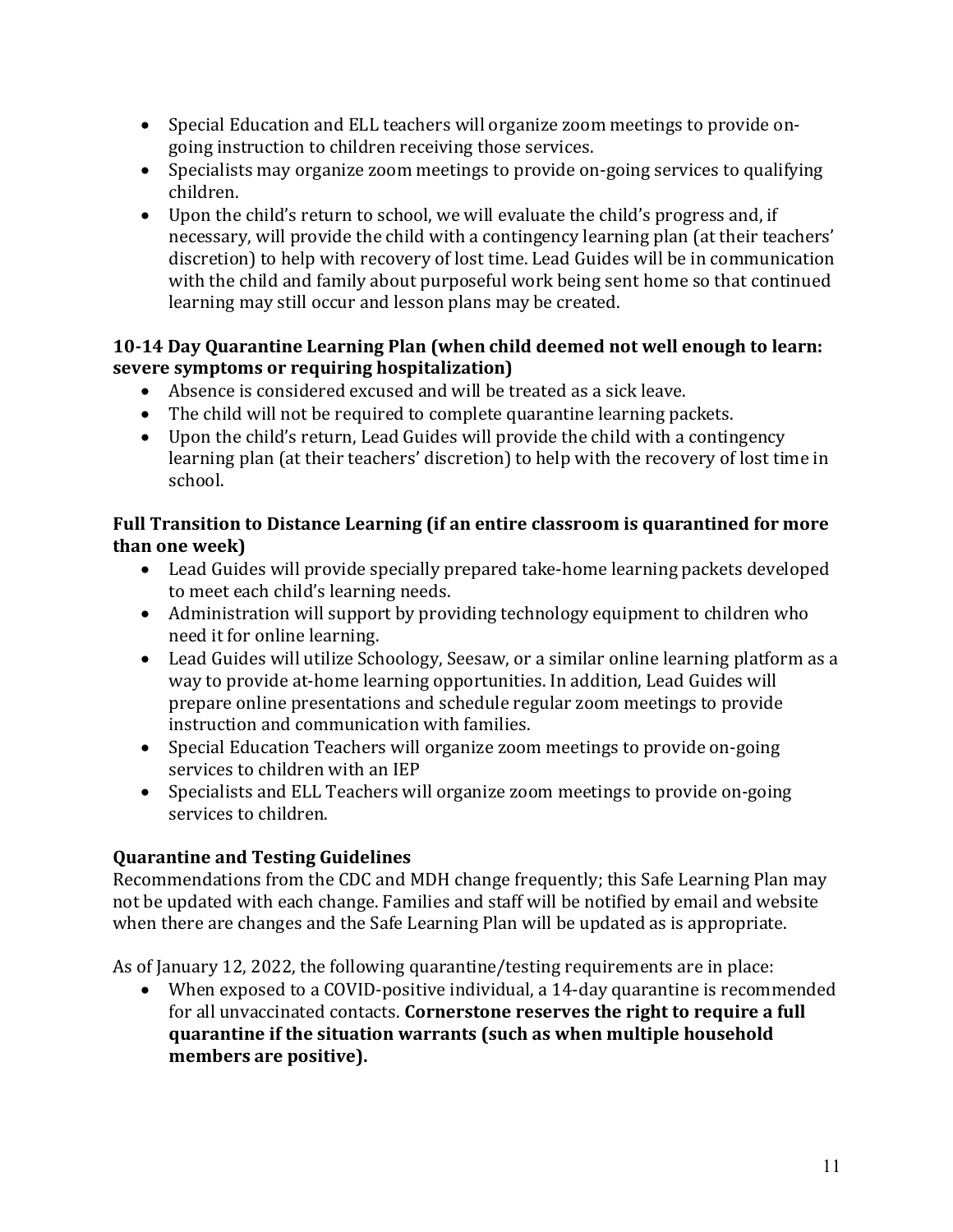|                      | <b>Fully Vaccinated</b><br><b>Adults</b> | <b>Fully Vaccinated</b><br>Children | <b>Unvaccinated</b><br><b>Adults and Children</b> |
|----------------------|------------------------------------------|-------------------------------------|---------------------------------------------------|
| <b>No Symptoms</b>   | Isolate for 5 days                       | Isolate for 10 days                 | Isolate for 10 days                               |
| + Positive Test      | and wear a mask at                       |                                     | and test                                          |
|                      | all times for                            |                                     |                                                   |
|                      | additional 5 days                        |                                     |                                                   |
| Symptoms +           | Isolate for 10 days                      | Isolate for 10 days                 | Isolate for 10 days                               |
| <b>Positive Test</b> | from the onset of                        | from the onset of                   | from the onset of                                 |
|                      | symptoms and be                          | symptoms and be                     | symptoms and be                                   |
|                      | symptom-free for 24                      | symptom-free for 24                 | symptom-free for 24                               |
|                      | hours                                    | hours                               | hours                                             |
| <b>Masked</b>        | Wear a mask and                          | Wear a mask and                     | Wear a mask and test                              |
| <b>Exposure at</b>   | test after day 5                         | test after day 5                    | after days 5 and 7*                               |
| <b>School</b>        |                                          |                                     |                                                   |
| <b>Unmasked</b>      | Wear a mask and                          | Wear a mask and                     | Quarantine for 7 days                             |
| <b>Exposure at</b>   | test after day 5                         | test after day 5                    | and test after day 5                              |
| <b>School</b>        |                                          |                                     |                                                   |
| <b>Exposure at</b>   | Wear a mask and                          | Quarantine for 5                    | Quarantine for 10                                 |
| Home                 | test after day 5                         | days following last                 | days following last                               |
|                      |                                          | contact with                        | contact with positive                             |
|                      |                                          | positive individual**               | individual**                                      |

- $*$ The first test may be either a molecular test or an antigen test. The second test must be molecular.
- \*\*When a household contact tests positive for COVID, the quarantine period begins after the positive person separates from others in the household.
	- o If separation is not possible, **quarantine begins after isolation ends** (i.e., 5-10 days of isolation for the positive individual and 5-10 days of quarantine for the exposed individual).
- In any situation following an exposure, should symptoms appear, the child must quarantine for 10 days from the onset of symptoms and be symptom free for 24 hours before returning to school.

In all the above scenarios:

- The day of exposure/positive test/symptoms is considered day 0.
- "Fully vaccinated" is defined as having received a complete primary series and booster shot, if/when eligible.
- All children or staff must be able to wear a well-fitted mask in order to have a shortened isolation or quarantine period. Toddlers must isolate/quarantine for the full 10 days after any positive test/known exposure outside of school and 7 days for an in-school exposure.
- A negative test is required prior to returning to school for all individuals who tested positive or were symptomatic and when a child is completing a quarantine due to household contact exposure. An antigen test is acceptable.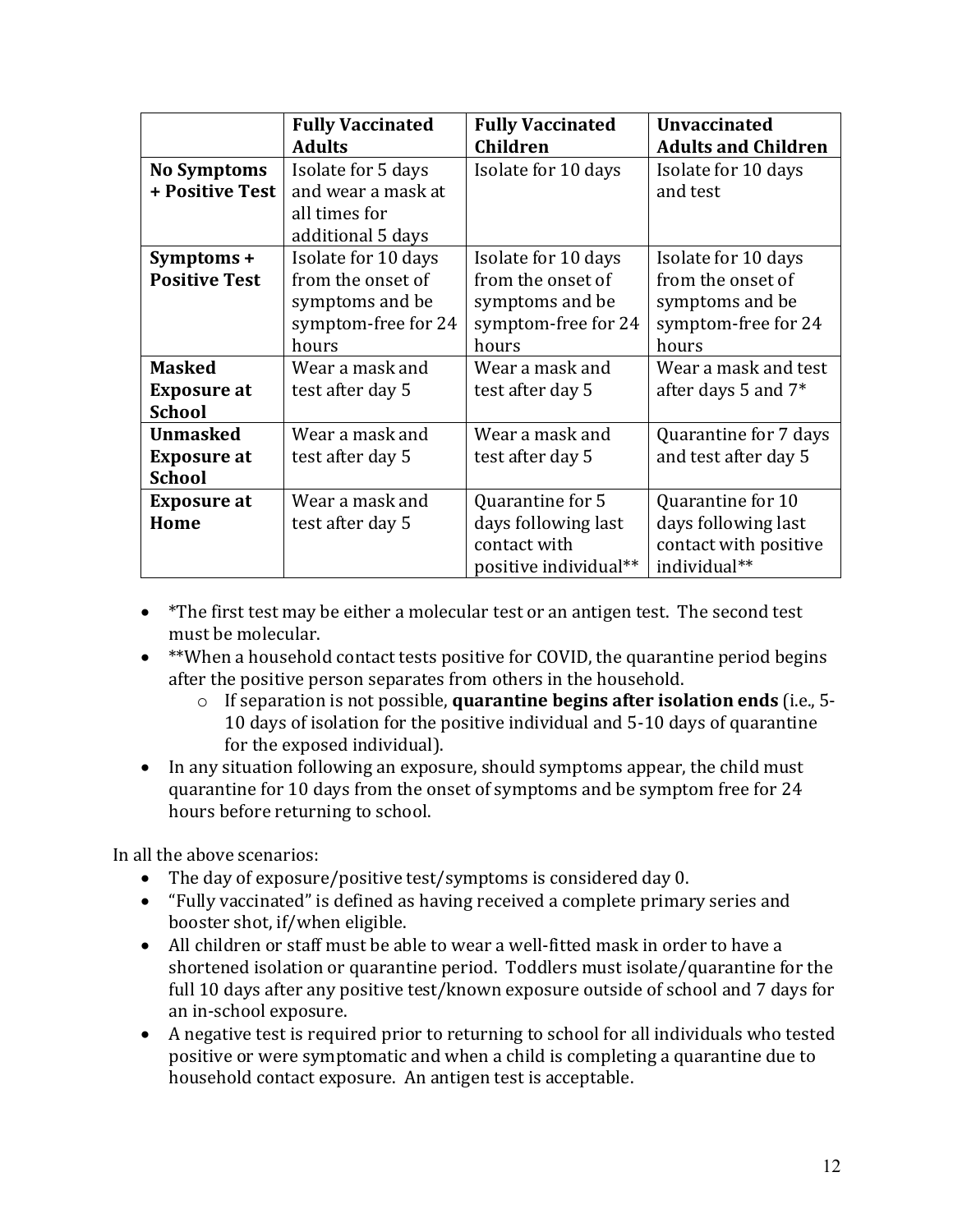Cornerstone administration will work with each family to determine the appropriate quarantine and testing regimen for the situation.

# **DISINFECTION PROCEDURES**

We take cleaning and opportunities to strengthen our cleaning procedures very seriously at Cornerstone. In partnership with ECOLAB Inc., the 1611 Ames Avenue facility in its entirety utilizes two products for disinfection and sanitization:

#### **1. Peroxide Multi Surface Cleaner and Disinfectant**

- Broad Spectrum Disinfectant that disinfects and deodorizes by killing common germs; Antibacterial, Germicidal, and Fungicidal.
- $\circ$  Peroxide will not harm you if ingested, however, it is recommended that any surface sprayed with Peroxide that may come into contact with a child's mouth or with food is then rinsed with water and sprayed with the SMARTPOWER Sink and Surface Cleaner Sanitizer.

### **2. SMARTPOWER Sink and Surface Cleaner Sanitizer**

- A Food Contact Cleaner Sanitizer that reduces risk of foodborne illnesses by keeping food contact surfaces cleaned and sanitized with a 2-in1, no-rinse cleaner and sanitizer.
- EPA Registered food contact sanitizer with 15-second contact time for SARS -- Related Coronavirus 2 (SARS-CoV-2)

All staff, including contracted cleaning services, are trained in the effective and safe use and storing of these products. Light switches, doorknobs, and other high-touch furnishings and areas will be disinfected before and after school and throughout the day as needed, using the peroxide solution. Tables and other areas that may come in contact with food will be disinfected before and after each meal and additionally as needed throughout the day, using the peroxide-water-Sink and Surface Cleaner Sanitizer. All adults will wear masks and gloves during cleaning and sanitizing, including dishwashing, and food distribution.

Regular practices of cleaning and disinfecting outside of the teaching environments have also been implemented, including a schedule for routine cleaning and disinfecting of work surfaces, equipment, tools and machinery, and areas in respective work environments, including restrooms, break rooms, lunch rooms, meeting rooms, and drop-off and pick-up locations, as well as high-touch areas, including phones, keyboards, touch screens, controls, door handles, copy machines, and as needed, Montessori materials.

# **VENTILATION PROTOCOL**

Operation of the 1611 Ames Avenue facility includes necessary sanitation, assessment, and maintenance of building systems, including water, plumbing, electrical, and heating, ventilation and air conditioning (HVAC) systems. The maximum amount of fresh air is being brought into the workplace, air recirculation is being limited, and ventilation systems are being properly used and maintained. Steps are also being taken to minimize air flow blowing across people.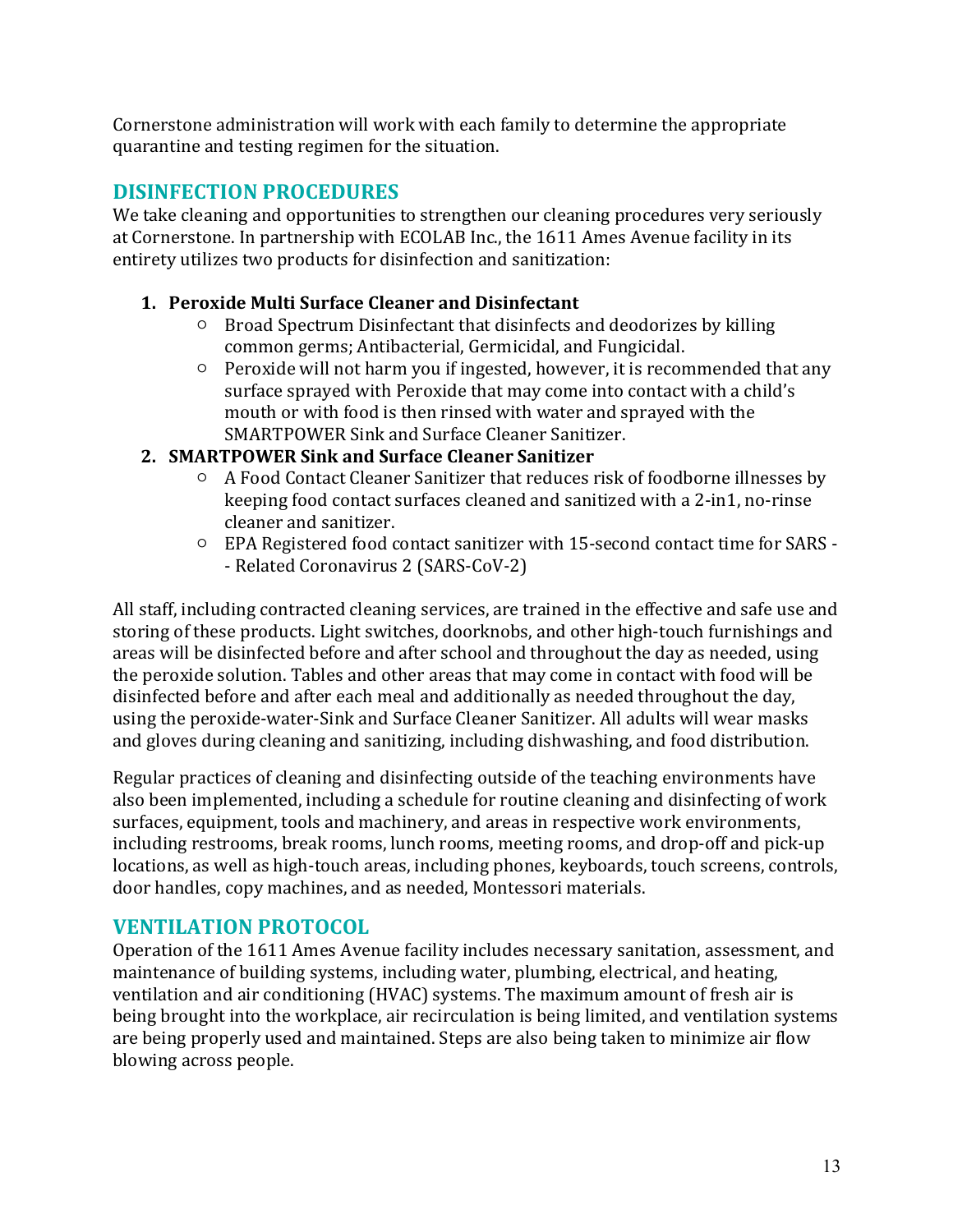In accordance with state-mandated building protocol and safety and occupancy standards, we will continue to complete all required inspections and approvals for the facility on a regular basis. Licensing for the facility requires this. The ventilation, heating and cooling systems, and plumbing were inspected at the beginning of the COVID pandemic, and sanitation and safety protocol were reviewed. Inspections and policy reviews have continued as the change in temperature/weather has demanded. During times of higher occupancy, when able, doors - including patio, classroom, bathroom, and others - can be propped open within the facility to increase air circulation.

Because Cornerstone is a school and not a hospital, medical center, or pharmaceutical production plant that *requires* air-quality assessment and control risks to maintain ventilation equipment to serve airborne containment control facilities and document their maintenance activities, the HVAC system installed in the 1611 Ames Avenue facility is not now, or has ever been equipped to host HEPA Filters. For our current HVAC system, we have opted to change the filters every month, as opposed to quarterly, which was required pre-COVID-19. 

Cornerstone will utilize a combination of individual Medify MA Air Purifiers for every 500 square feet of bathroom space and Heston Air Purifiers for every 1500 remaining square feet of space with H13 True HEPA filters. In addition to this, we work with staff to purchase and change the filters prior to the filter replacement indicator prompting.

# **HEALTH POLICIES**

As previously noted, staff and families of enrolled children have been informed of and encouraged to self-monitor for signs and symptoms of COVID-19. **Staff, students, and** children are expected to follow the decision tree published by the Minnesota **Department of Health.** The following policies and procedures are being implemented at Cornerstone to assess an individual's health status prior to entering the work or school, and for staff and families of enrolled children to report when they are sick or experiencing symptoms. 

Additional Resource - MDH Best Practice Recommendations for COVID-19 Prevention in Schools for the 2021-22 School Year.

Decisions to send children home ultimately rest with the Cornerstone administration.

#### **Please note the following policies and procedures:**

- If a fever is identified, it will be verified with a second thermometer. Children or staff with a temperature above 100.4 degrees will be immediately sent home and must remain home until 24 hours after the fever breaks.
- Tylenol and medication to reduce fever may not be used to determine the length of time a child is well.
- Children will be isolated and sent home immediately if they demonstrate fever, new cough, shortness of breath, or loss of taste or smell. Children experiencing dry cough, shortness of breath, or two simultaneous symptoms (for example, fever and diarrhea) will be sent home following the CDC COVID decision tree.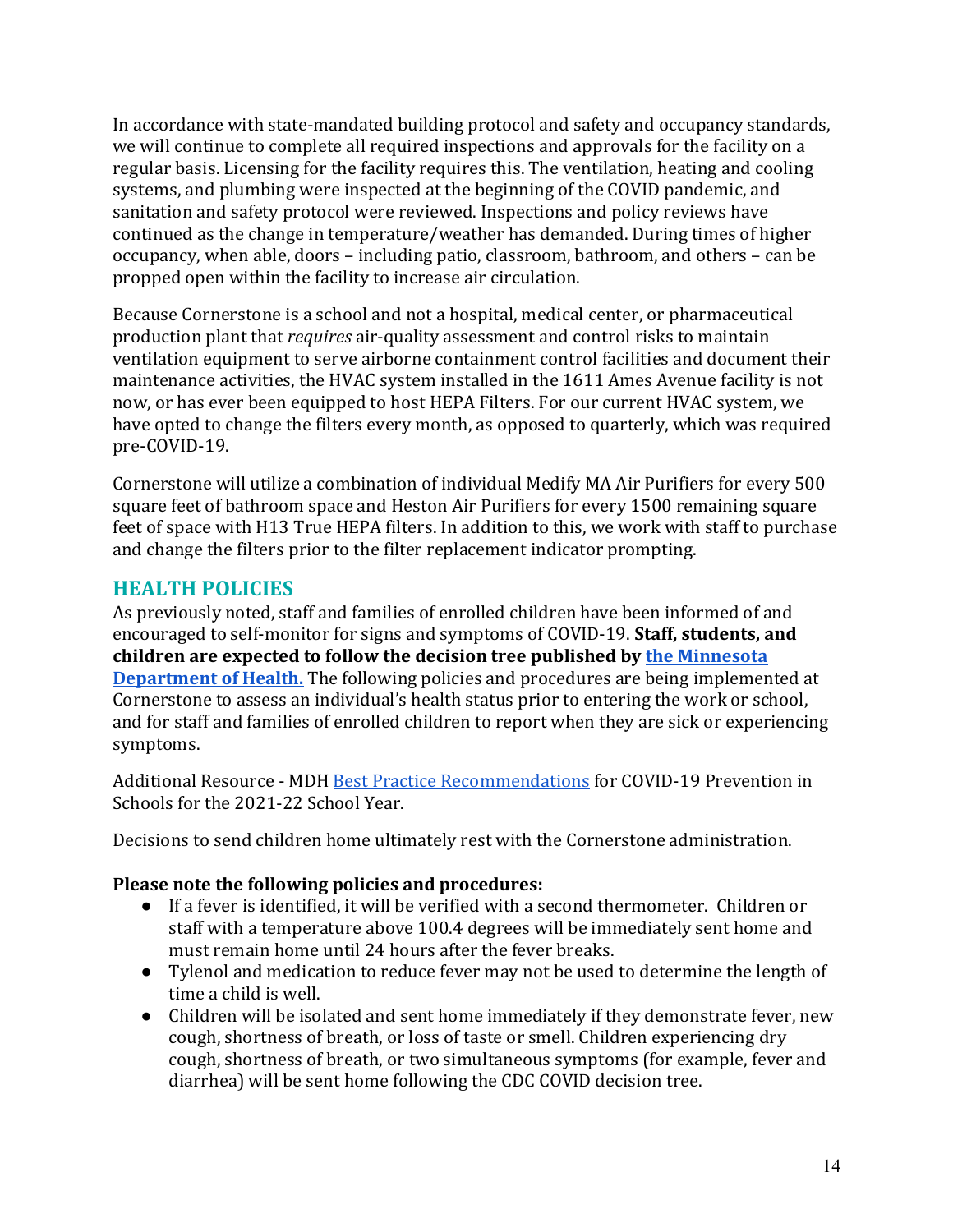- A single symptom, other than cough or shortness of breath, requires the child to be home for 24 hours after the symptom subsides.
- If an ill child has an unvaccinated sibling on-site, the sibling will also be sent home and must remain home until the decision tree path is determined. Vaccinated siblings may continue to attend.
- If Cornerstone administration requests a child be picked up due to illness, parents are expected to arrive within 30 minutes.

The most up-to-date COVID-19 symptom list can be found at https://www.cdc.gov/coronavirus/2019-ncov/symptoms-testing/symptoms.html.

If a child or staff member presents symptoms consistent with COVID-19, they are strongly encouraged to seek testing. Testing locations can be found at: https://mn.gov/COVID19/get-tested/index.jsp

It is absolutely critical that families notify Cornerstone immediately if they have **been exposed to COVID-19 or if they have been diagnosed with COVID-19.** If a child or staff member is diagnosed with COVID-19, contact tracing and case investigation will determine which individuals need to quarantine. Administration will inform all staff and parents of MDH guidance and if additional closures are required.

If your child has an underlying health condition, please notify administration.

It is important to note that this guidance does not mean school is a fully safe place. Children are not all vaccinated and we do not know the full extent of possible asymptomatic transmission. We will err on the side of caution in any event of illness or exposure.

# **GUESTS/VISITORS**

It has always been Cornerstone's goal to work closely with families and community partners, but due to COVID-19, we are not allowing visitors and volunteers unless necessary.

- Licensed Contractors, if/when able, will be scheduled outside of school hours to complete facility maintenance. If scheduling only allows for school hours, all licensed contractors will be required to follow the school's COVID-19 protocols.
- **Parents or family members** who would like a tour or plan on attending Parent Teacher Conferences, Parent Partnership Events, Cornerstone Café, and other school events are allowed only if scheduled ahead of time. These activities will be limited to space capacity to ensure enough social distancing.
- Montessori trainees or community partners needing to observe or complete student teaching are scheduled ahead of time. Individuals must be fully vaccinated and will be required to show proof of negative COVID test results 3 days prior to the date scheduled to be in the environment.

All approved visitors/guests are required to follow our school's COVID-19 protocols on masking, social distancing, and sanitizing as stated in the Safe Learning Plan.